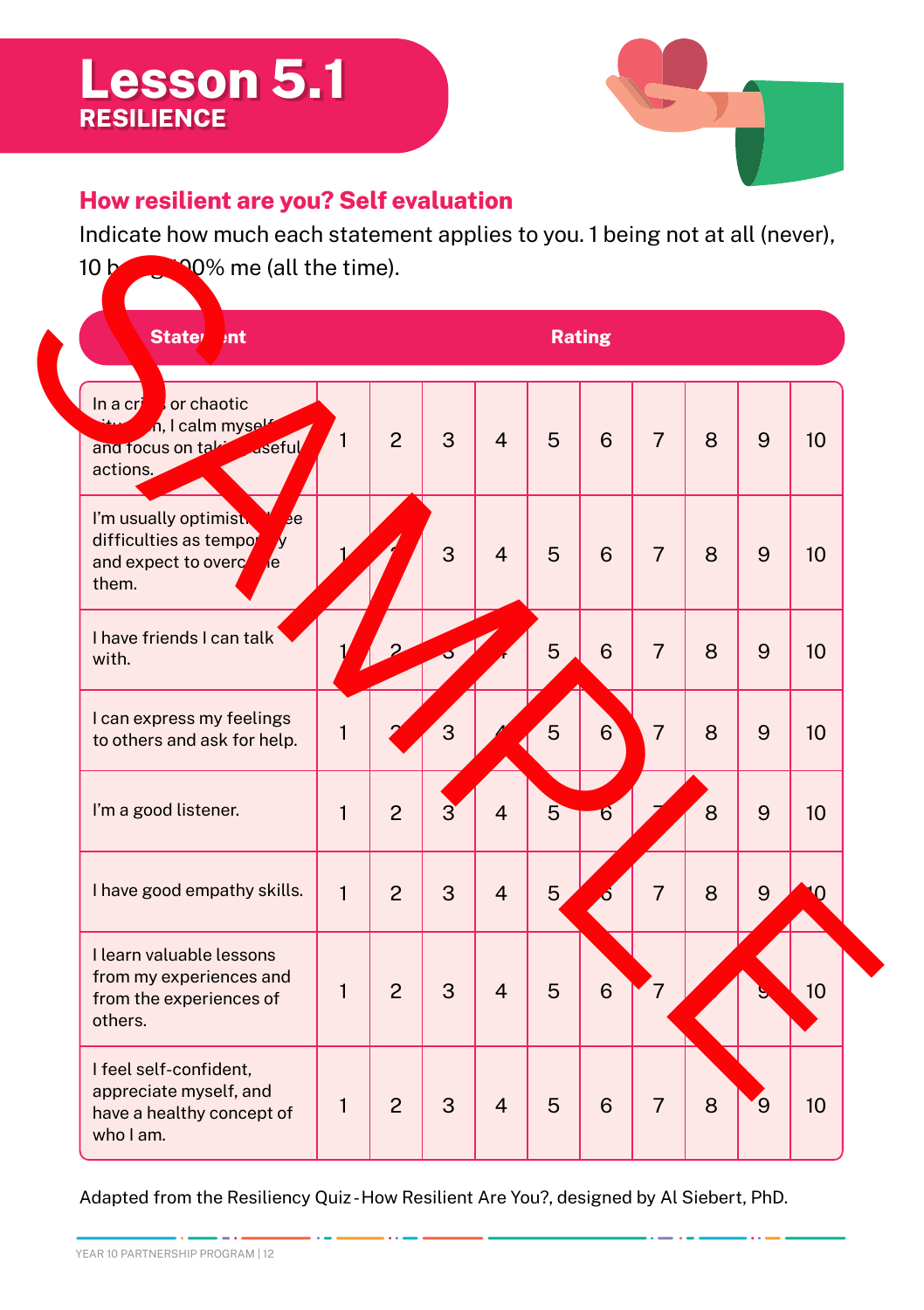## **Lesson 5.1 RESILIENCE**

**Resilience is the ability to bounce back from challenges. Throughout the year, you are going to experience ups and downs. That's totally normal. It's important, however, that you know how to navigate your way through the tough times.**

The  $\frac{1}{2}$  is of this course is to develop resilience by way of learning empat $\blacksquare$ , emotional literacy, mindfulness and gratitude — the cornerstones  $\mathcal{A}$ ing resilience.

Brainstorm way you can improva in the areas your scored yourself 6 or below in.



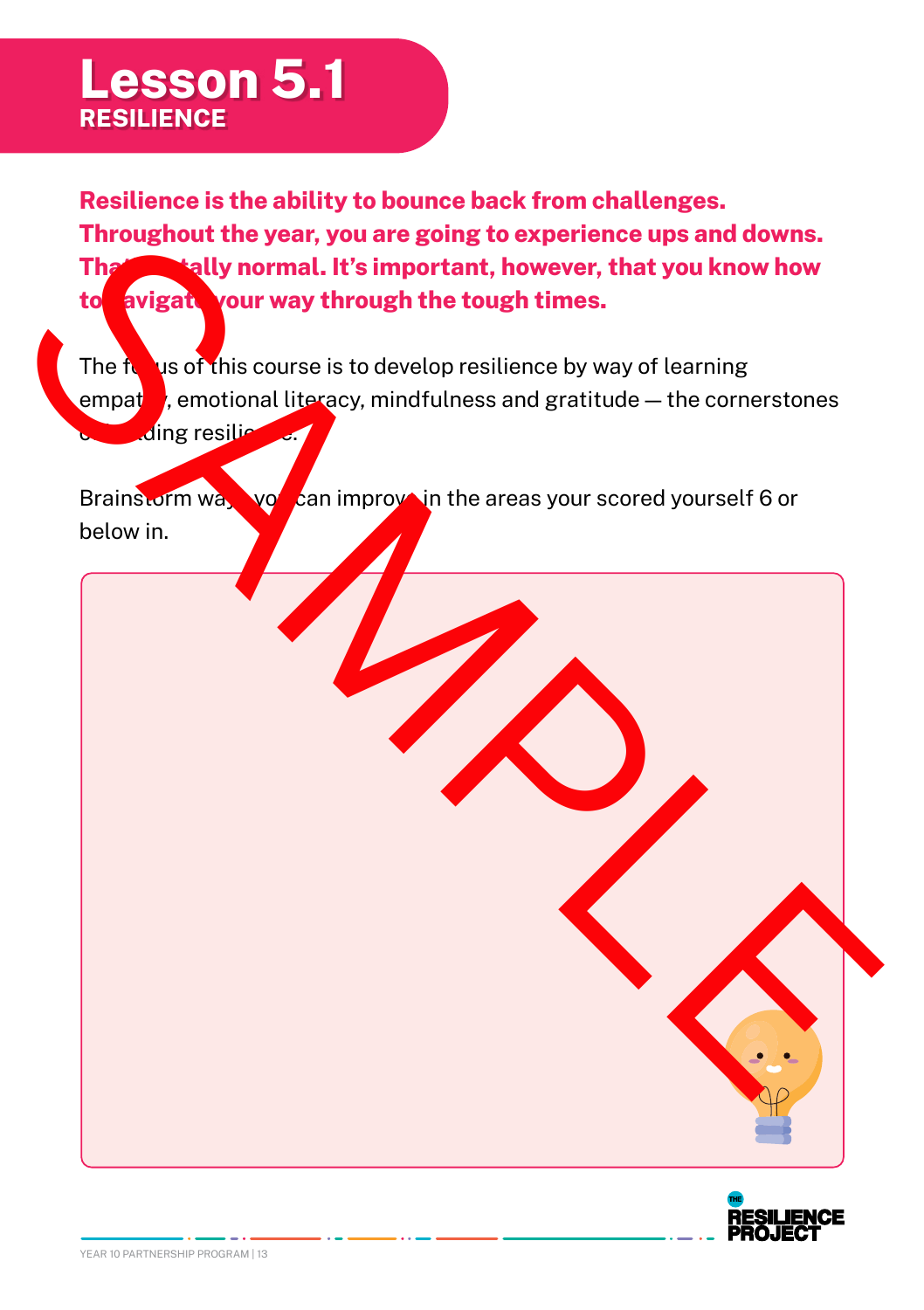## **Lesson 5.2 RESILIENCE REFLECTION**

Think of a time in your life when you had to demonstrate resilience. What happened? Who and what helped you through? Think of a time in your life when you do de the contract of the contract of the contract of the contract of the contract of the contract of the contract of the contract of the contract of the contract of the contract of th

What are your strengths?

Who is your support network?